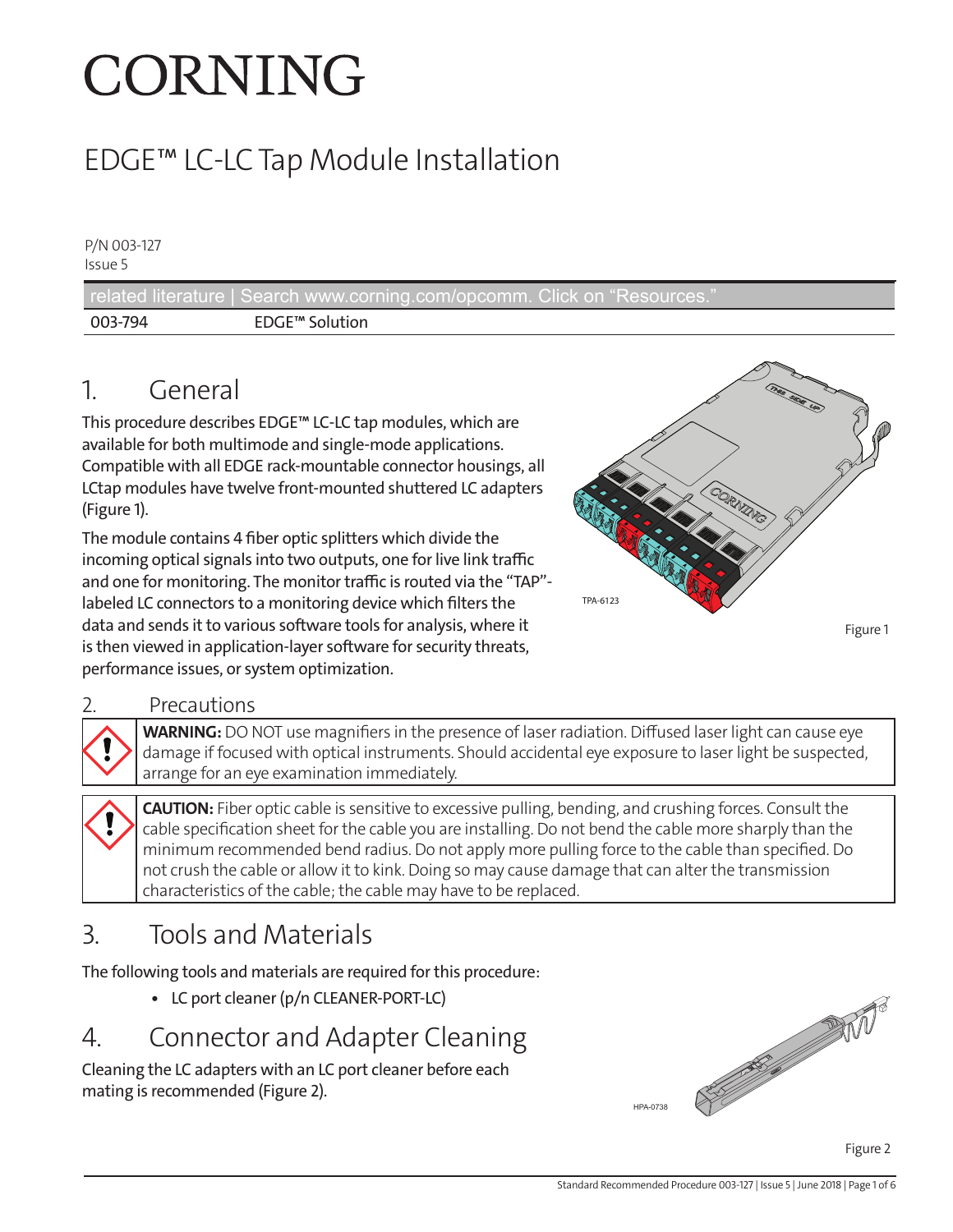## 5. Calculating System Loss Budgets

This section describes how to calculate the loss budgets of a system using an EDGE™ Tap Module. Note that you will need to calculate one loss budget for the LIVE system (Figure 3) and one loss budgets for the Tap output (Figure 4).

|                                                                               | <b>Multimode Fiber</b> | <b>Single Mode Fiber</b> |
|-------------------------------------------------------------------------------|------------------------|--------------------------|
|                                                                               | OM <sub>4</sub>        | Bend-improved            |
|                                                                               | Ultra-bendable         | single-mode              |
|                                                                               | optimized 50um         | $(1310 \text{ nm})$      |
|                                                                               | (850 nm)               |                          |
| <b>Component</b>                                                              | Loss, max $(dB)^1$     | Loss, max $(dB)^1$       |
| MTP® mated pair loss                                                          | 0.35                   | 0.75                     |
| LC mated pair loss                                                            | 0.15                   | 0.5                      |
| Splitter 50/50 (dB)                                                           | 3.7                    | 3.5                      |
| Splitter 70/30 (dB)                                                           | 2.4/5.8                | 2.1 / 5.8                |
| Insertion loss specifications when mated to other system components of a like |                        |                          |

Table 1 indicates the system loss values of the system components:

performance specification

#### **Table 1: System Loss Values**

Budget loss for a LIVE multimode system using OM4 fiber and 50/50 splitters:



<span id="page-1-1"></span><span id="page-1-0"></span>Figure 3

Budget loss for a TAP multimode system using OM4 fiber and 50/50 splitters:

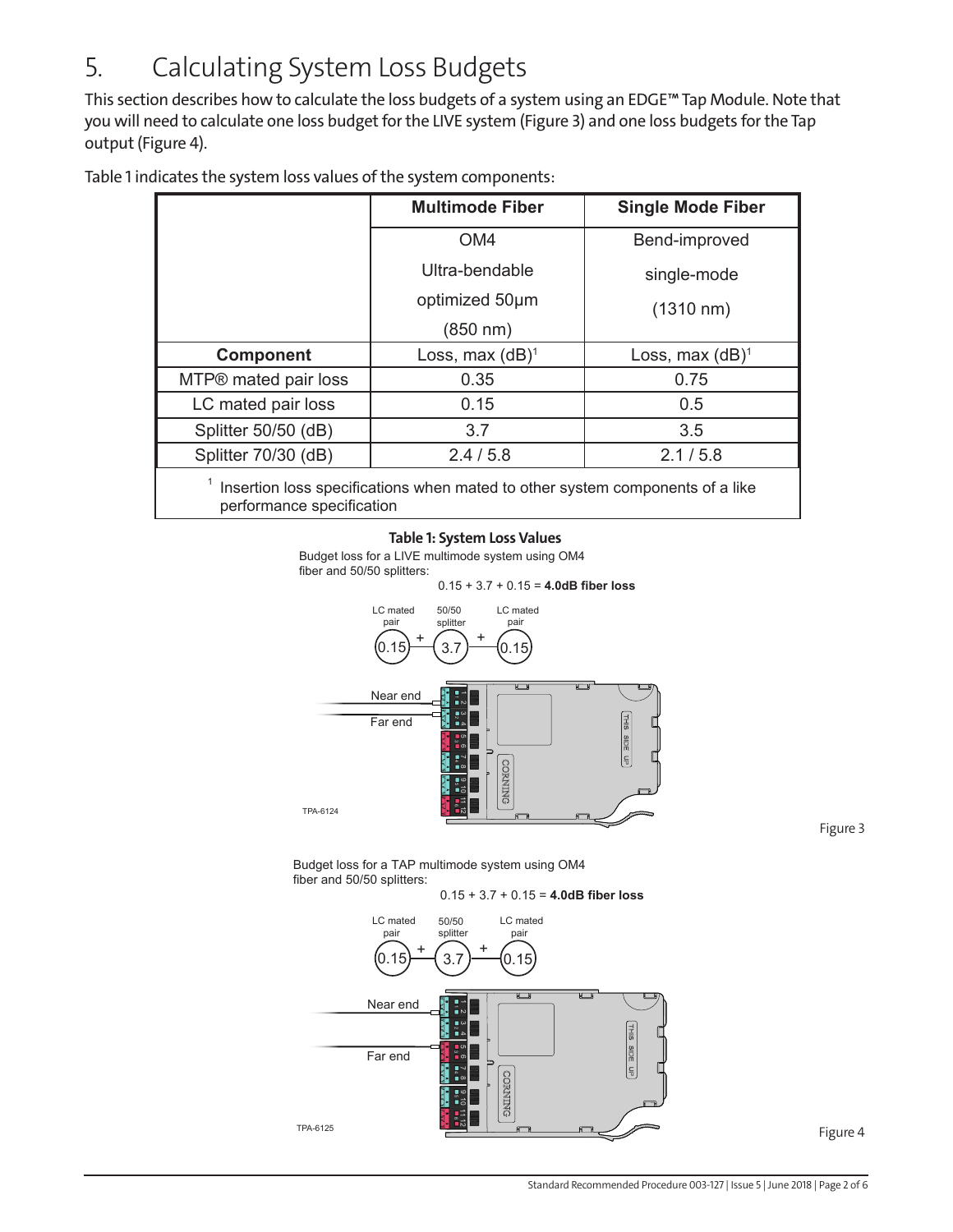## 6. Installing a EDGE™ LC-LC Tap Module

EDGE tap modules are installed like their normal EDGE™ module counterparts. Refer to the Installation chapter in SRP-003-794, *EDGE Solution,* for complete instructions. This procedure covers module installation, trouble shooting, and other module-related topics as well.

## 7. The Functionality of the Tap Module Splitters

#### 7.1 Directionality

In simplest terms, the splitters inside a tap module act like a divider of a one-way traffic flow – in this case, light.

The **A-lettered** (see the inset) LIVE LC connectors (even fiber positions) only serve as *source input* in an LC-LC tap module and their traffic is split between the B-lettered LIVE and the A *and* B-lettered TAP output LC connectors (Figure 5).



<span id="page-2-1"></span><span id="page-2-0"></span>Figure 5



[Figure 6](#page-2-1) illustrates input into the LC **A-LIVE B** (fiber position 4).

TPA-6126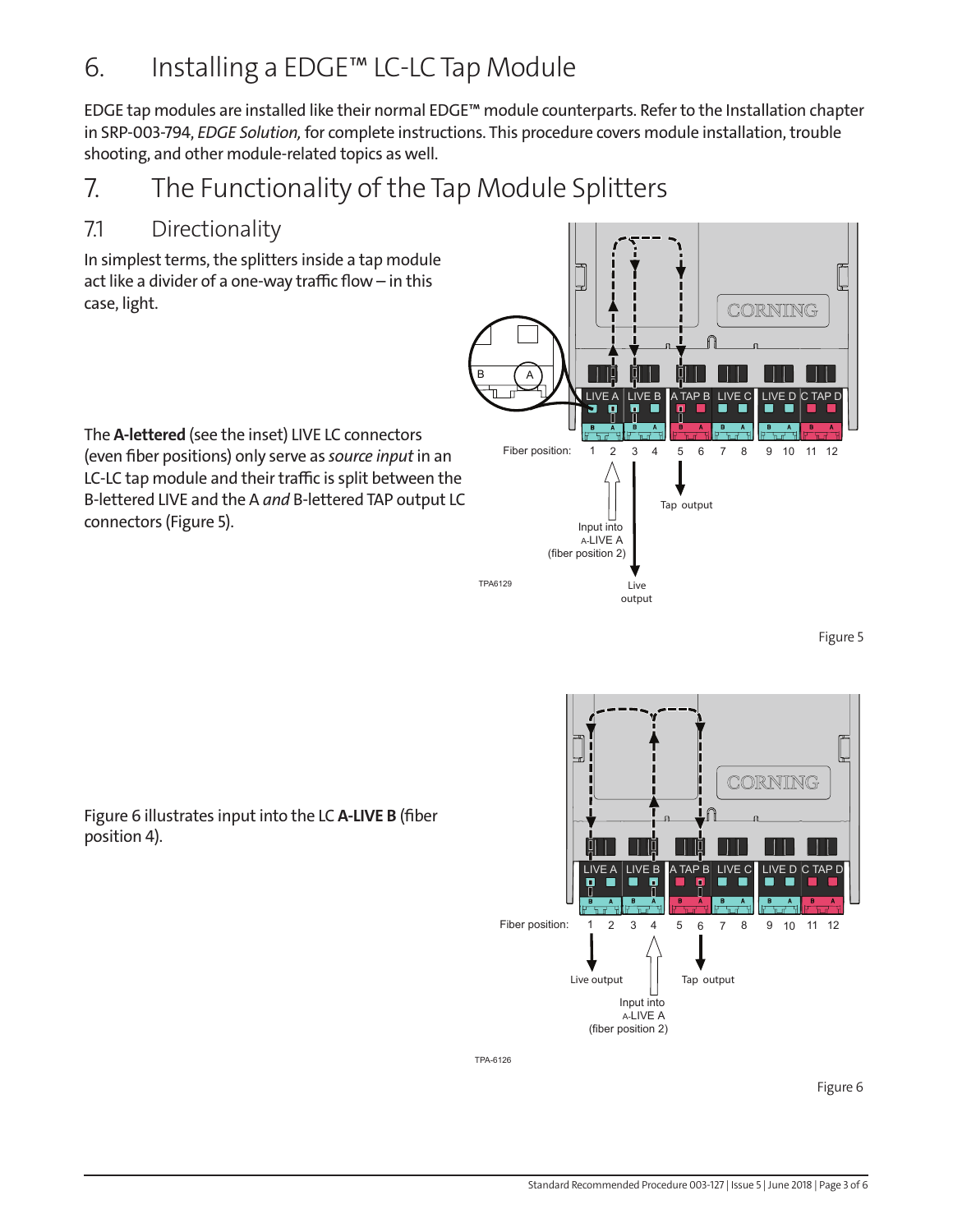#### 7.2 Input/Output Positions

| Input LC (and fiber position) | <b>Output LC (and fiber position)</b> | TAP LC (and fiber position) |
|-------------------------------|---------------------------------------|-----------------------------|
| $A-LIVE A (2)$                | $B$ -LIVE B(3)                        | $B-A$ TAP B $(5)$           |
| $A$ -LIVE B $(4)$             | $B$ -LIVE A (1)                       | $A-A$ TAP B $(6)$           |
| $A$ -LIVE C $(8)$             | <b>B-LIVE D (9)</b>                   | <b>B-C TAP D (11)</b>       |
| <b>A-LIVE D (10)</b>          | $B$ -LIVE C(7)                        | A-C TAP D (12)              |

[Table 2](#page-3-0) provides a full representation of the input and output positions.

#### <span id="page-3-0"></span>**Table 2: Input and Output Positions**

#### 7.3 Testing the Live System



**NOTE:** *If using Fluke DTX tester, test live-tolive link in AUTOTEST.*





TPA-6127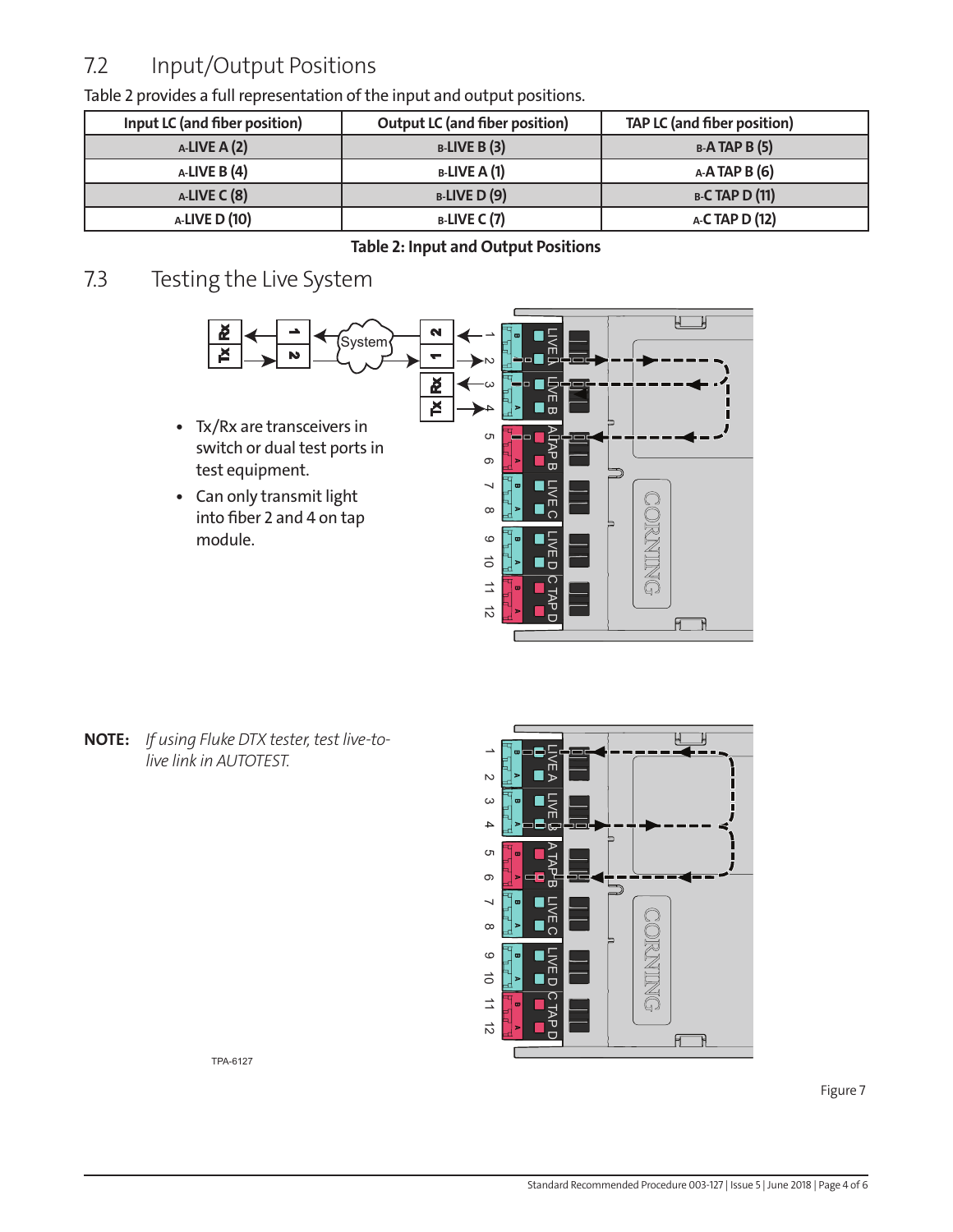#### 7.4 Testing the Tap Ports



**NOTE:** *If using Fluke DTX tester, testing liveto-tap-out, use REMOTE END SETUP (FAR END SOURCE).* 



TPA-6130